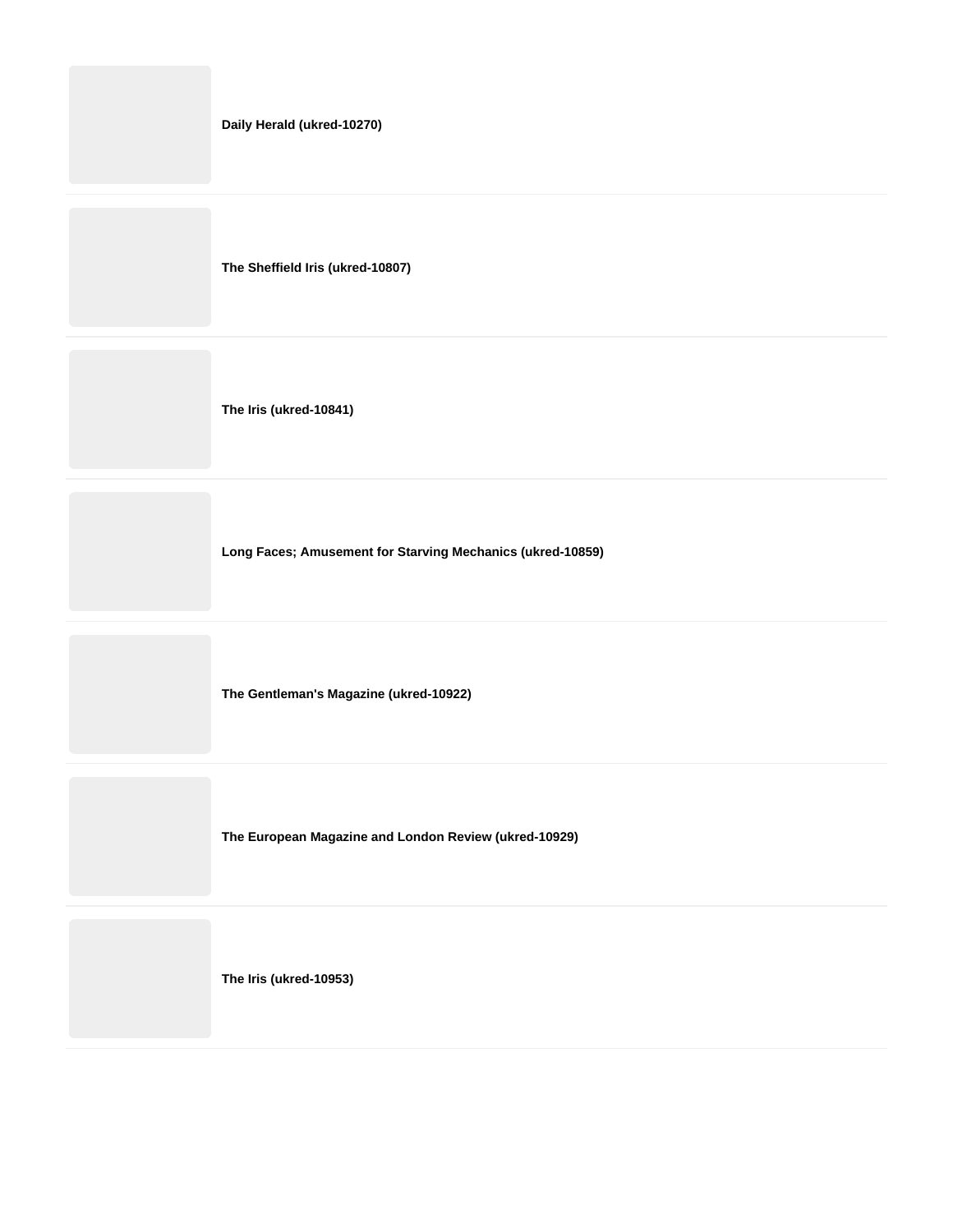**The Iris (ukred-10962)**

**Copper-Plate Magazine (ukred-10967)**

**Advertisement for margarine (ukred-11013)**

**Stamford Mercury (ukred-11189)**

**Prospectus for 'The Every-Day Book' (ukred-11211)**

**The Observer (ukred-11217)**

**[notice] (ukred-11529)**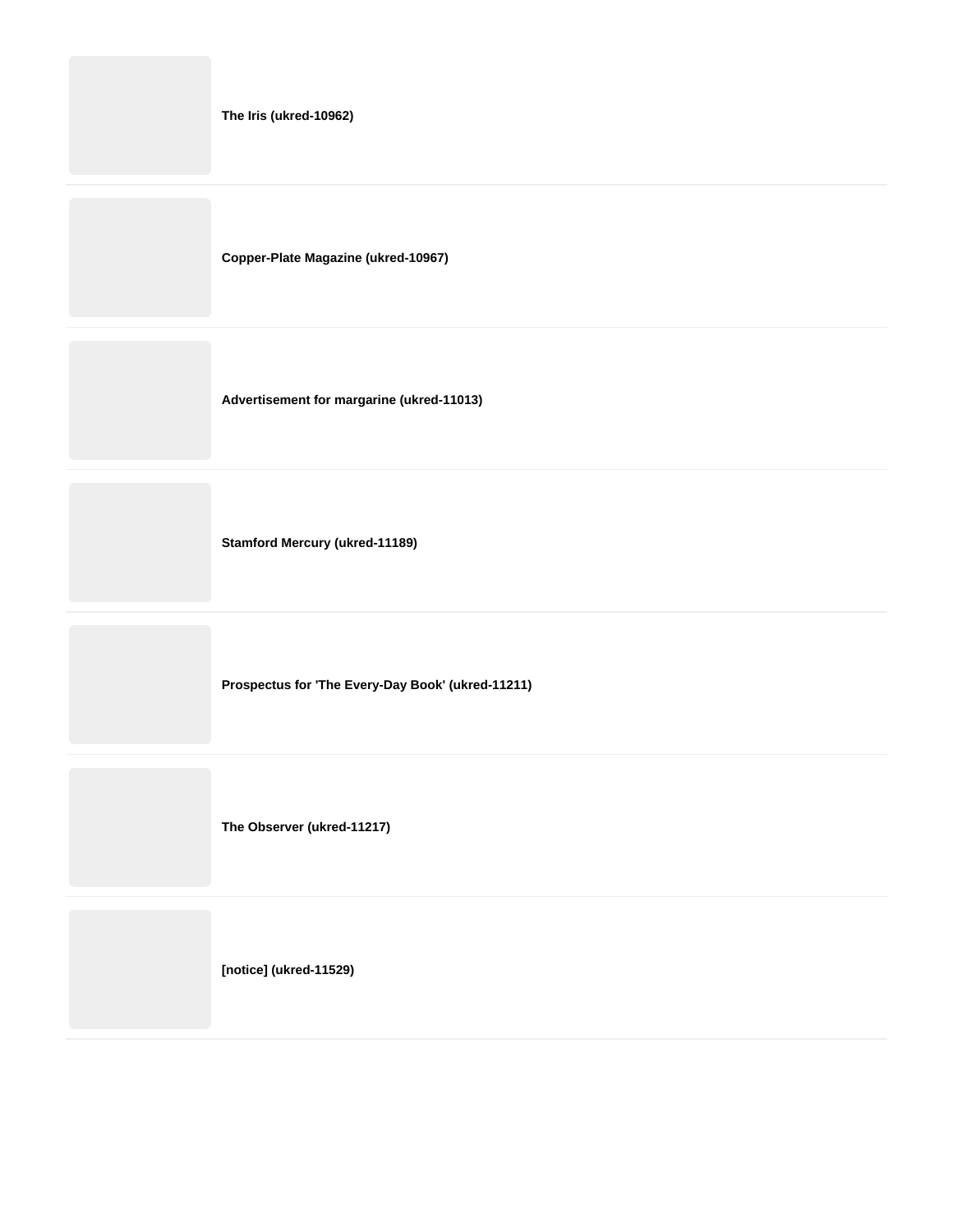**advertisements about margarine (ukred-13898)**

**Daily Telegraph (ukred-12937)**

**Advertisements in French (ukred-12473)**

**various (ukred-12283)**

**[newspaper] (ukred-12180)**

**[bill advertising cockfight] (ukred-12047)**

**[playbill] (ukred-11854)**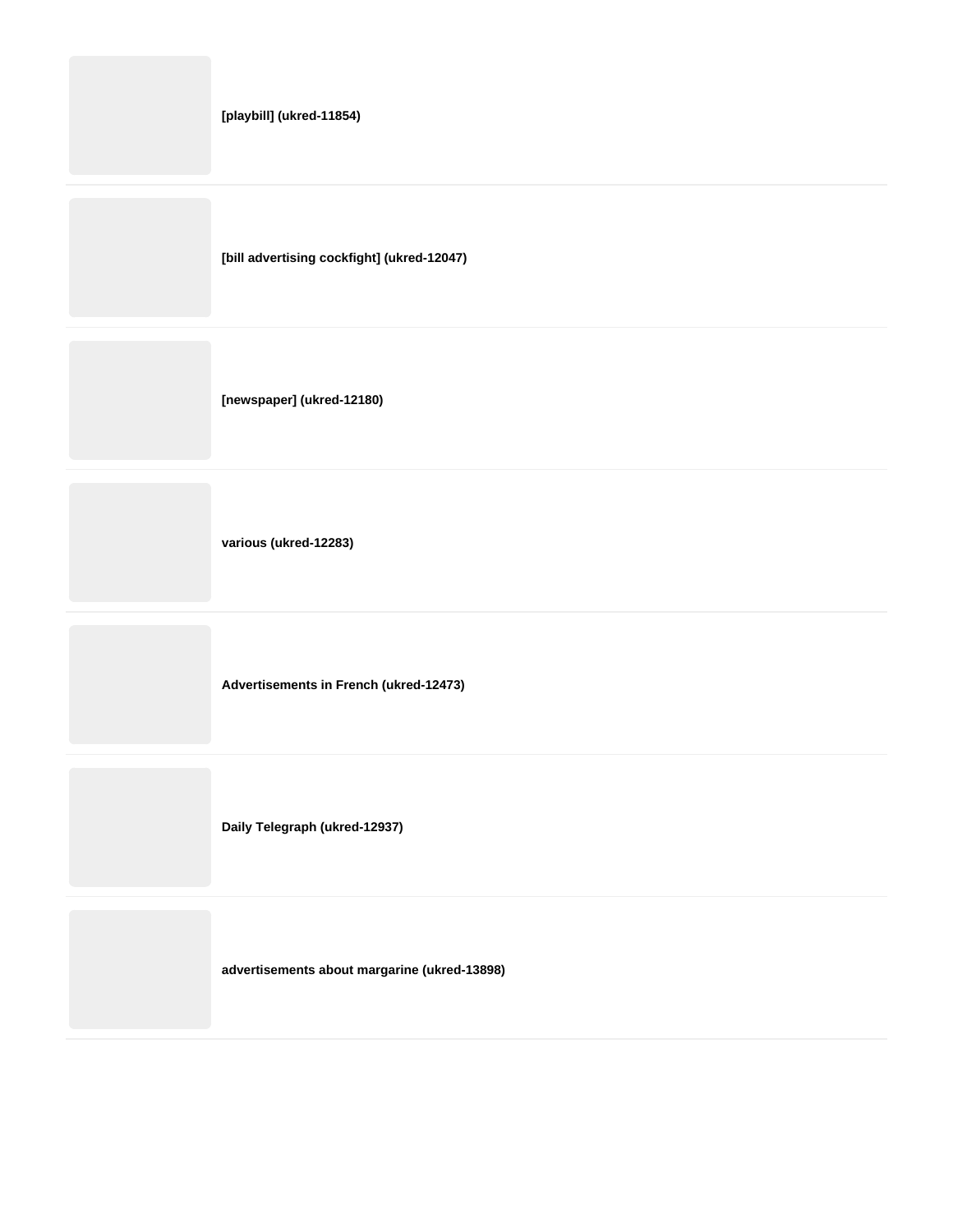**leaflets (ukred-13899)**

**[advertisement] (ukred-1403)**

**'Saunders & Ottley's catalogue of new publications' (ukred-16381)**

**advertisement for rare antique Bible (ukred-16507)**

**Advertisement for Our Village: Sketches of Rural Character and Scenery (ukred-16683)**

**Advertisement for new edition of Mary Russell Mitford's "Our Village" (ukred-16717)**

**advertisements (ukred-1673)**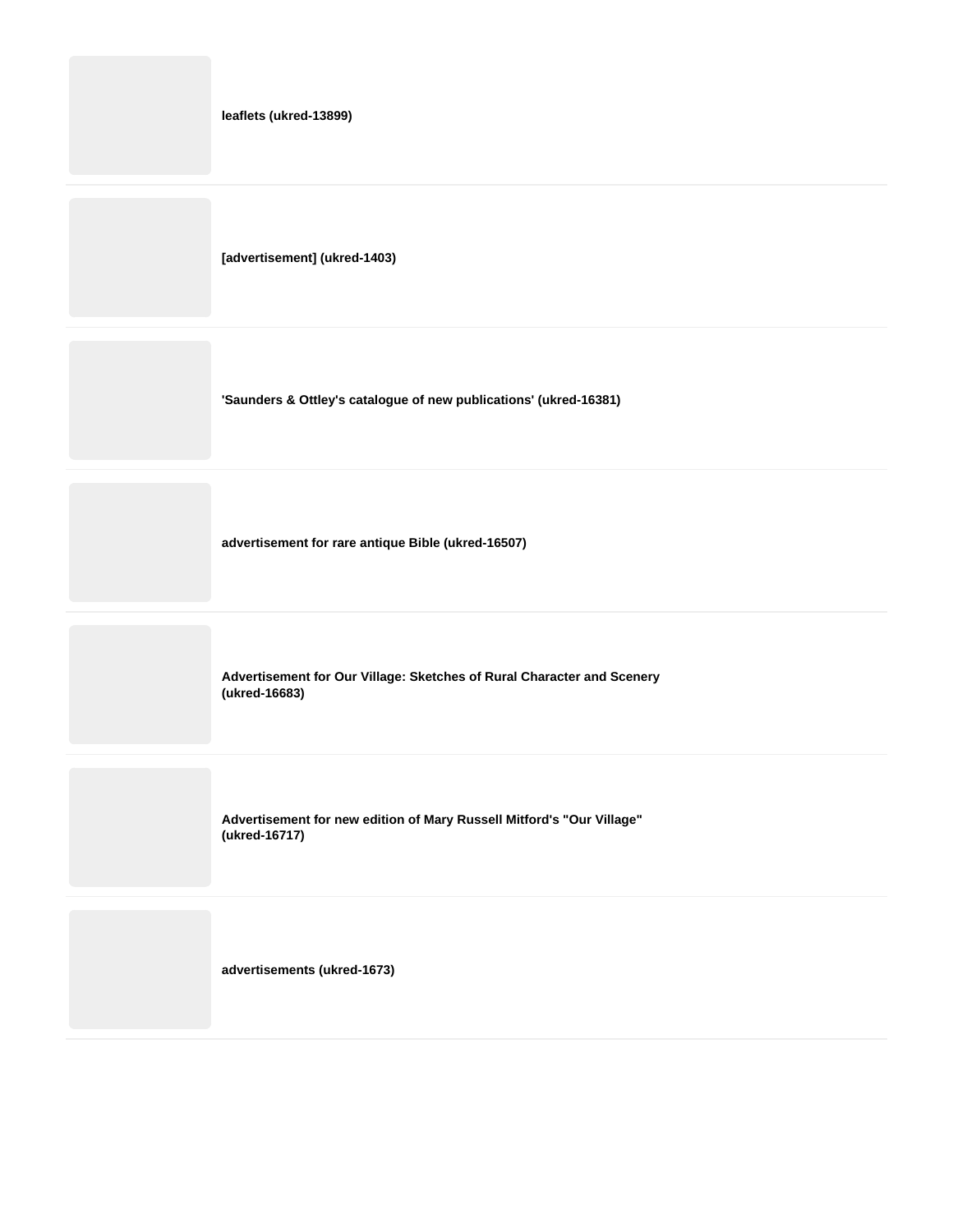| [advertisement] (ukred-1678)                                                                            |
|---------------------------------------------------------------------------------------------------------|
| [advertisement] (ukred-17001)                                                                           |
| unknown (ukred-17521)                                                                                   |
| advertisement for Mary Victoria Cowden Clarke, The Complete<br>Concordance to Shakespeare (ukred-17600) |
| Advertisement for edition of Honore de Balzac, Comedie Humaine (ukred-<br>17633)                        |
| Courier (ukred-1867)                                                                                    |

**[advertisement for the 'Psychological' magazine] (ukred-19226)**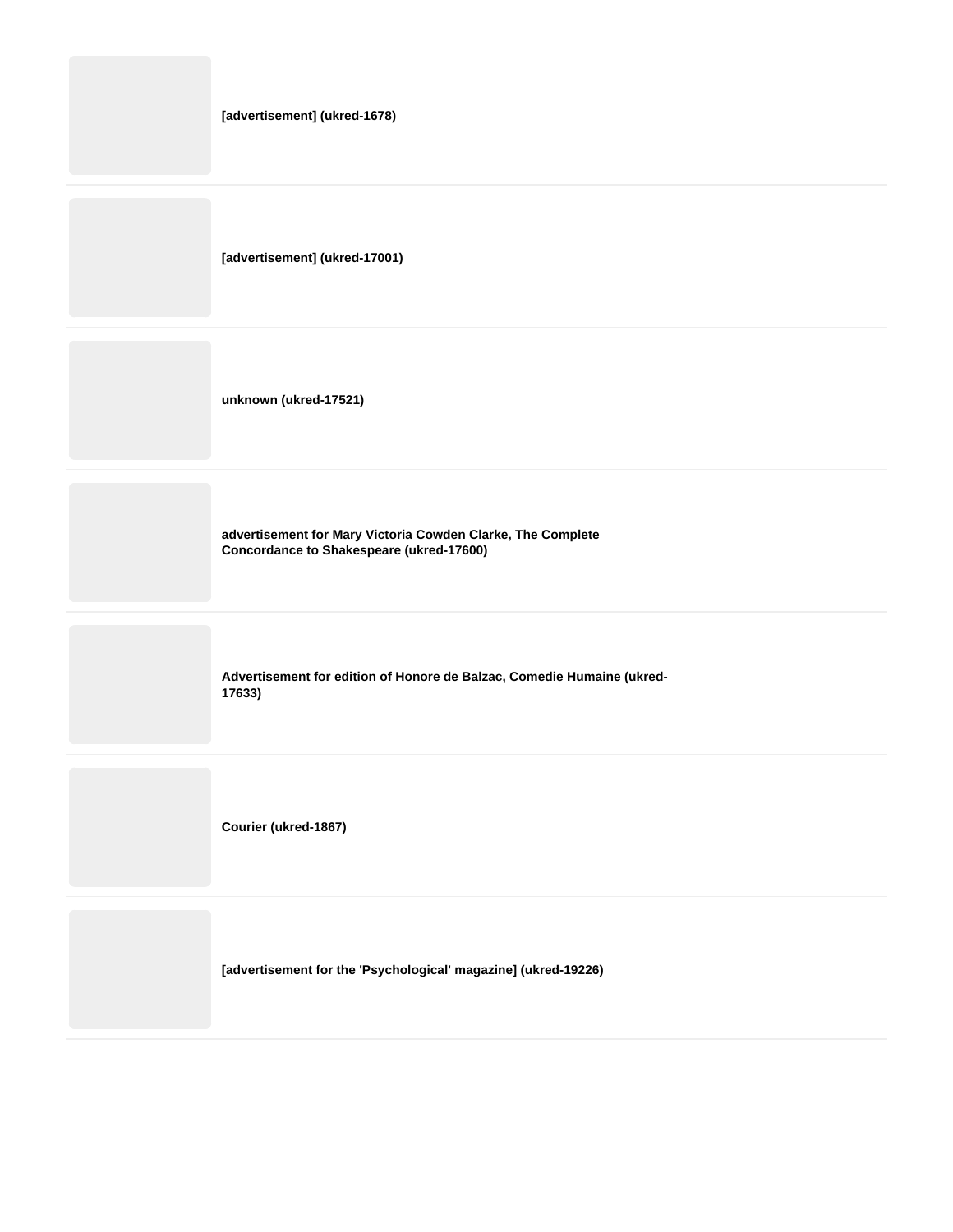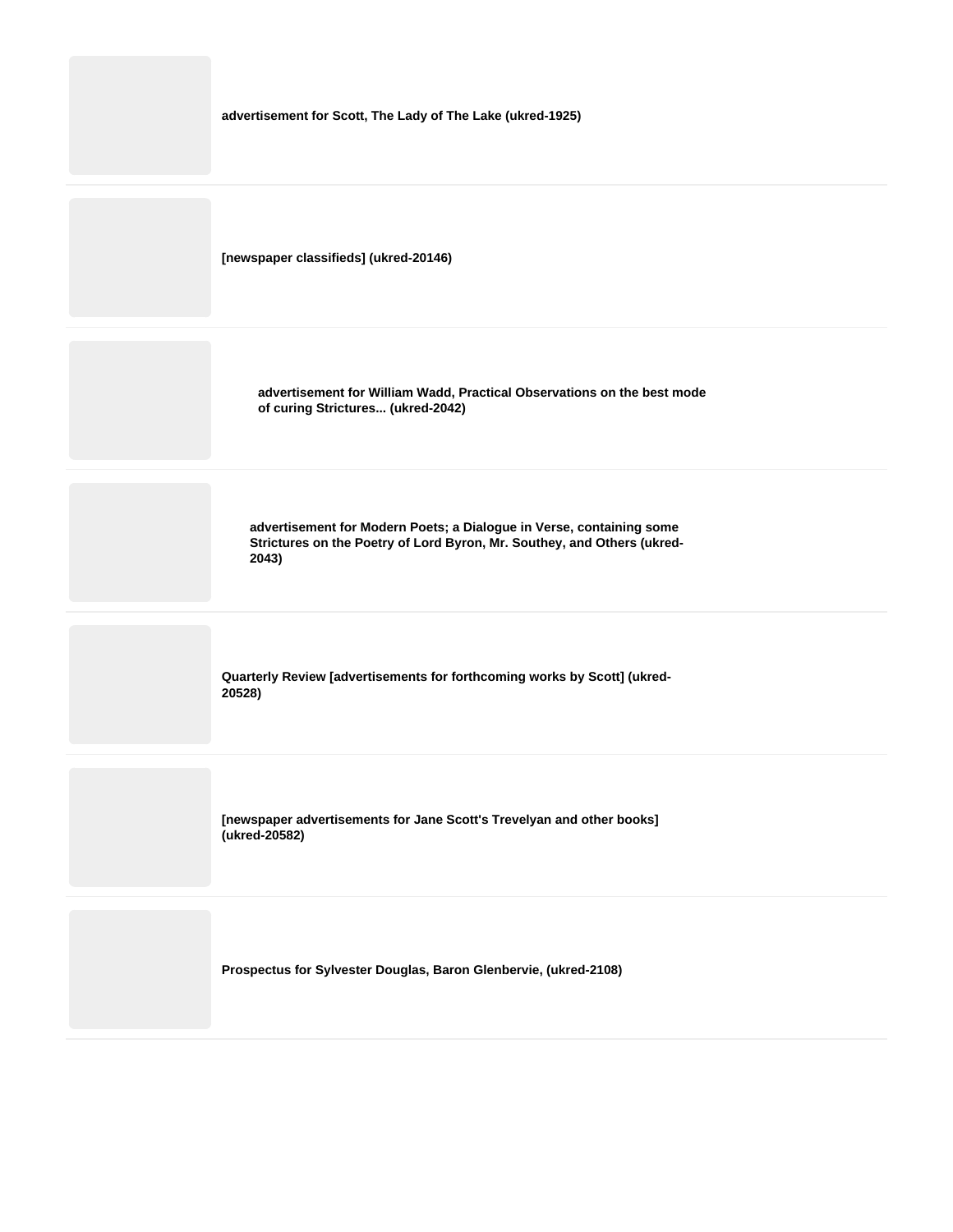| [poster advertising a debate on Byron and Scott] (ukred-2117) |  |
|---------------------------------------------------------------|--|
|                                                               |  |

**advertisement for William Sotheby, Five Tragedies (1814) (ukred-2162)**

**[advertisements for Byron, Lara, and Samuel Rogers, Jacqueline (joint publication)] (ukred-2169)**

**advertisement for publications (ukred-2219)**

**The Hull Advertiser (ukred-2228)**

**Quarterly Review (ukred-2256)**

**Waterloo and Other Poems (ukred-2261)**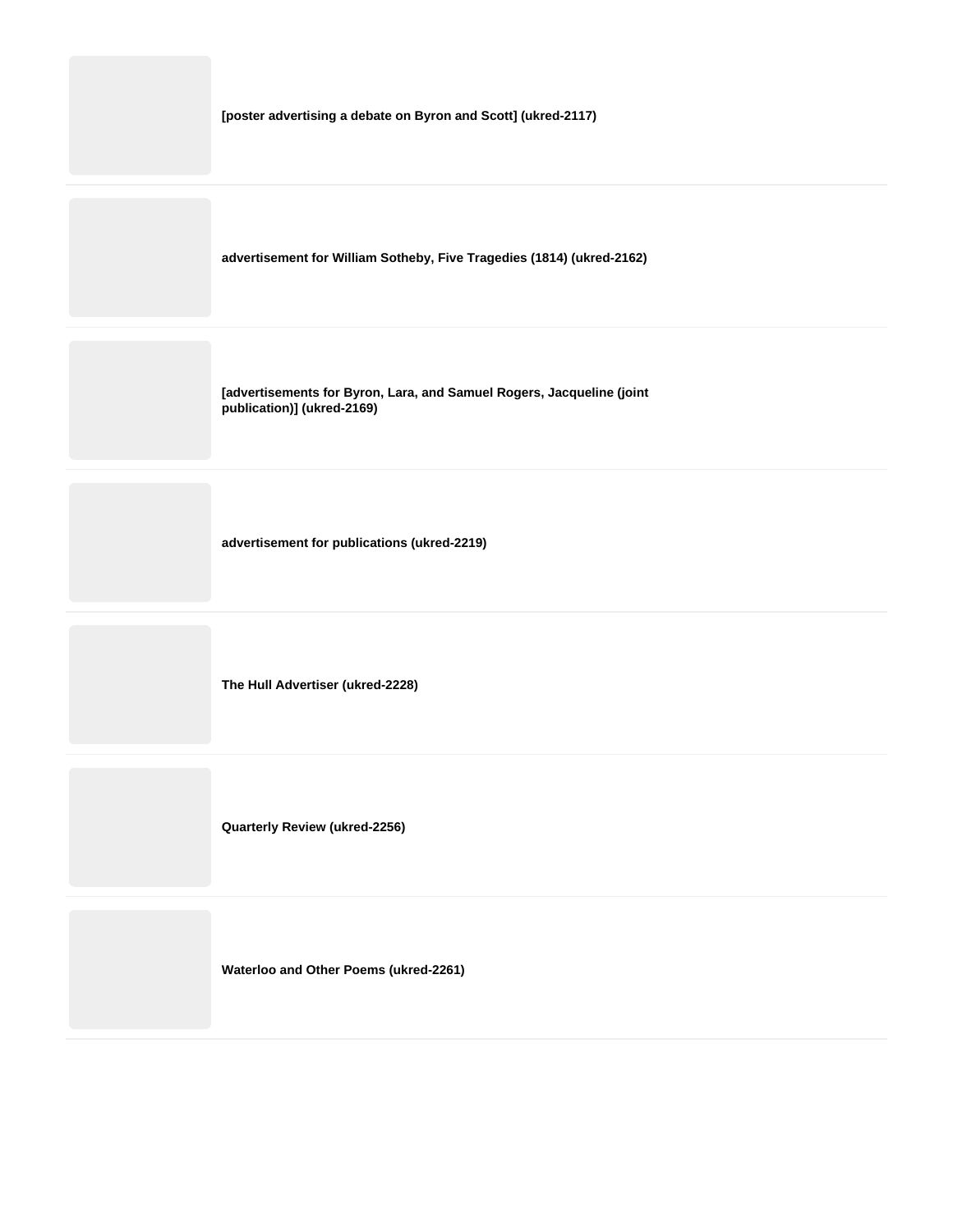**Galignani's Messenger (ukred-2332)**

**[placard] (ukred-23499)**

**Argus (ukred-23532)**

**The Times (ukred-24950)**

**Morning Advertiser (ukred-24956)**

**The Times (ukred-24958)**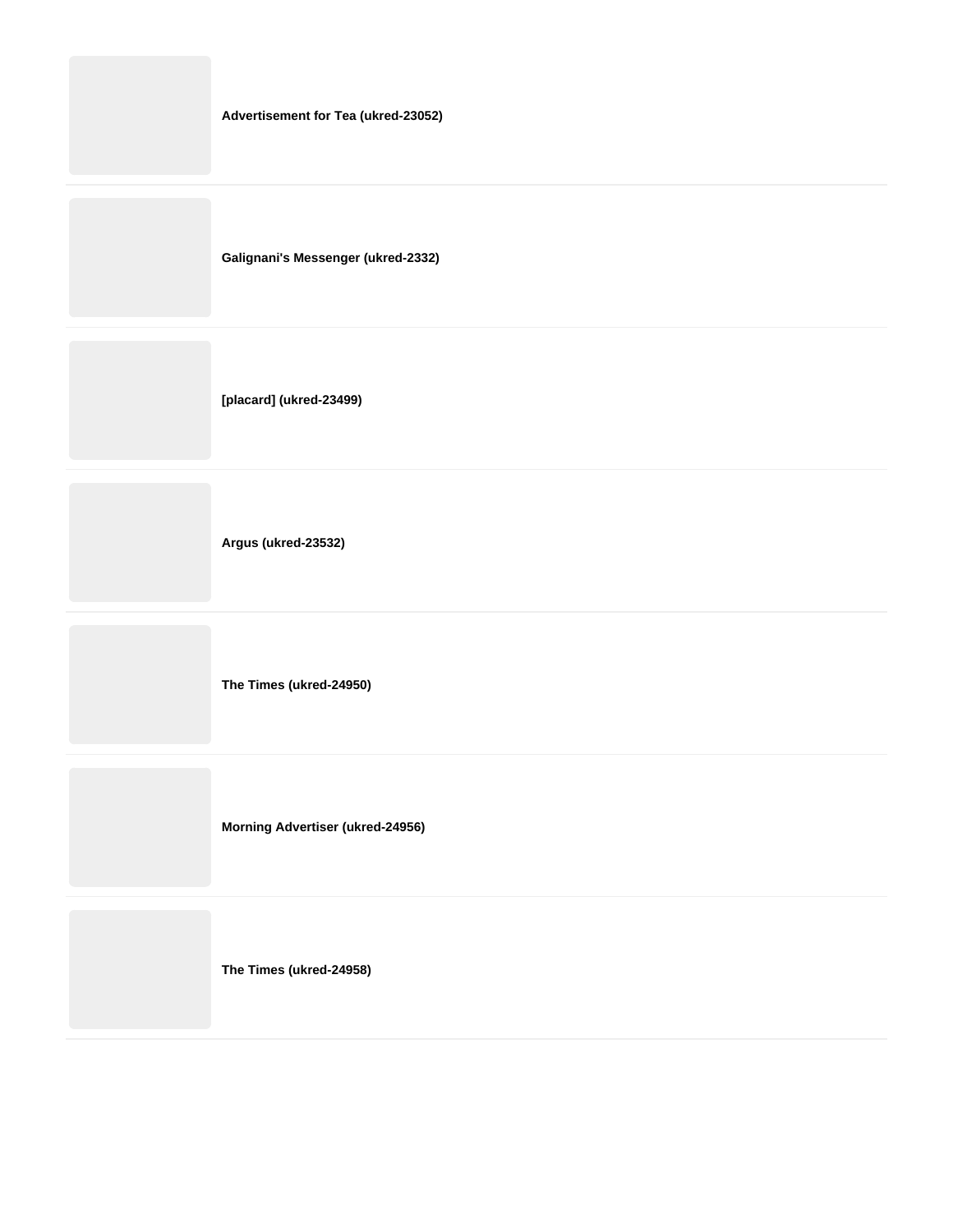|  |  | The Times (ukred-24968) |
|--|--|-------------------------|
|--|--|-------------------------|

**The Times (ukred-24988)**

**[newspaper] (ukred-24989)**

**Syonan Times (ukred-25333)**

**Syonan Sinbun (ukred-25345)**

**The Times (ukred-25410)**

**The Times (ukred-25438)**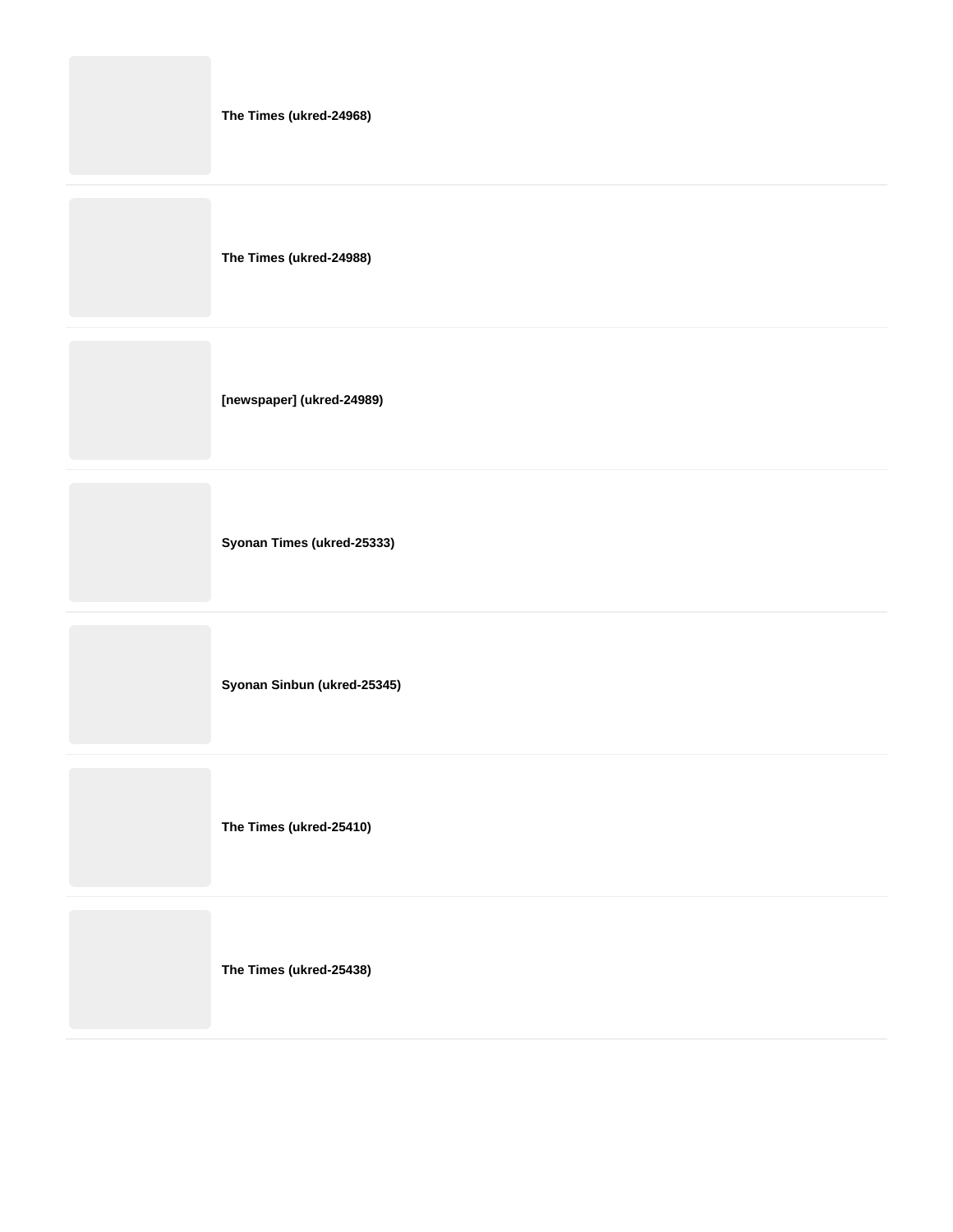|  | [newspaper] (ukred-25464) |
|--|---------------------------|
|--|---------------------------|

**[advertisement] (ukred-25590)**

**[advertisement] (ukred-26001)**

**advertisement for "Mirandola" (ukred-2664)**

**Advertisement for [John Watkins], Memoirs of the Life and Writings of the Right Honourable Lord Byron (ukred-2671)**

**[an advertisement for Sanitas powder] (ukred-30703)**

**Notice of Cyril Oliphant's 'De Musset' (ukred-3409)**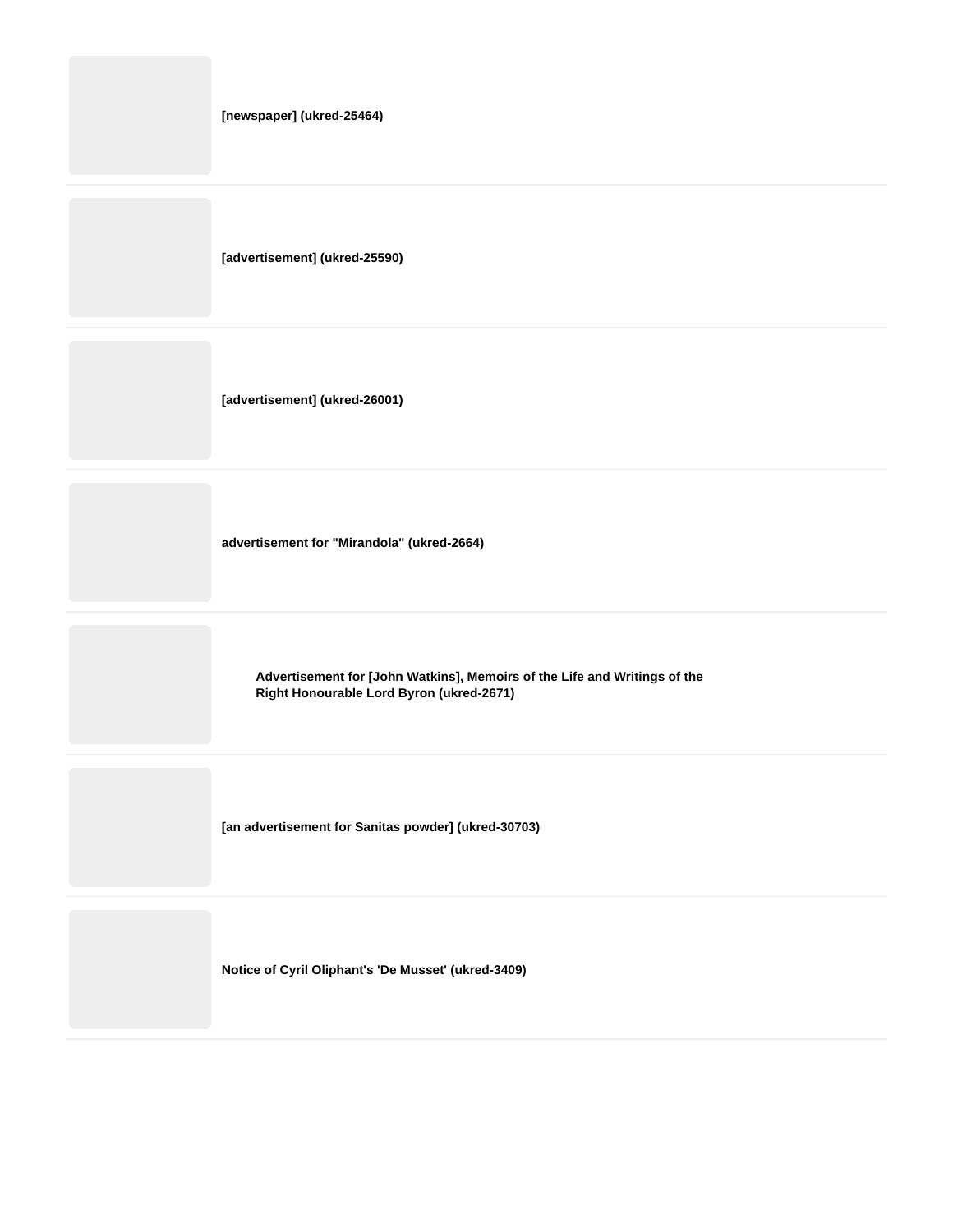**A Collection of Fifty Old Plays (ukred-3440)**

**'A Proposal' [for subscribers to a volume of collected plays] (ukred-3451)**

**A Proposal (ukred-3455)**

**Advertisement of book on Disraeli's Life in the Quarterly Review (ukred-3518)**

**advertisements for Oscar Wilde's lectures (ukred-3594)**

**[Advertisement of works by Lamartine] (ukred-3712)**

**Athenaeum (ukred-3740)**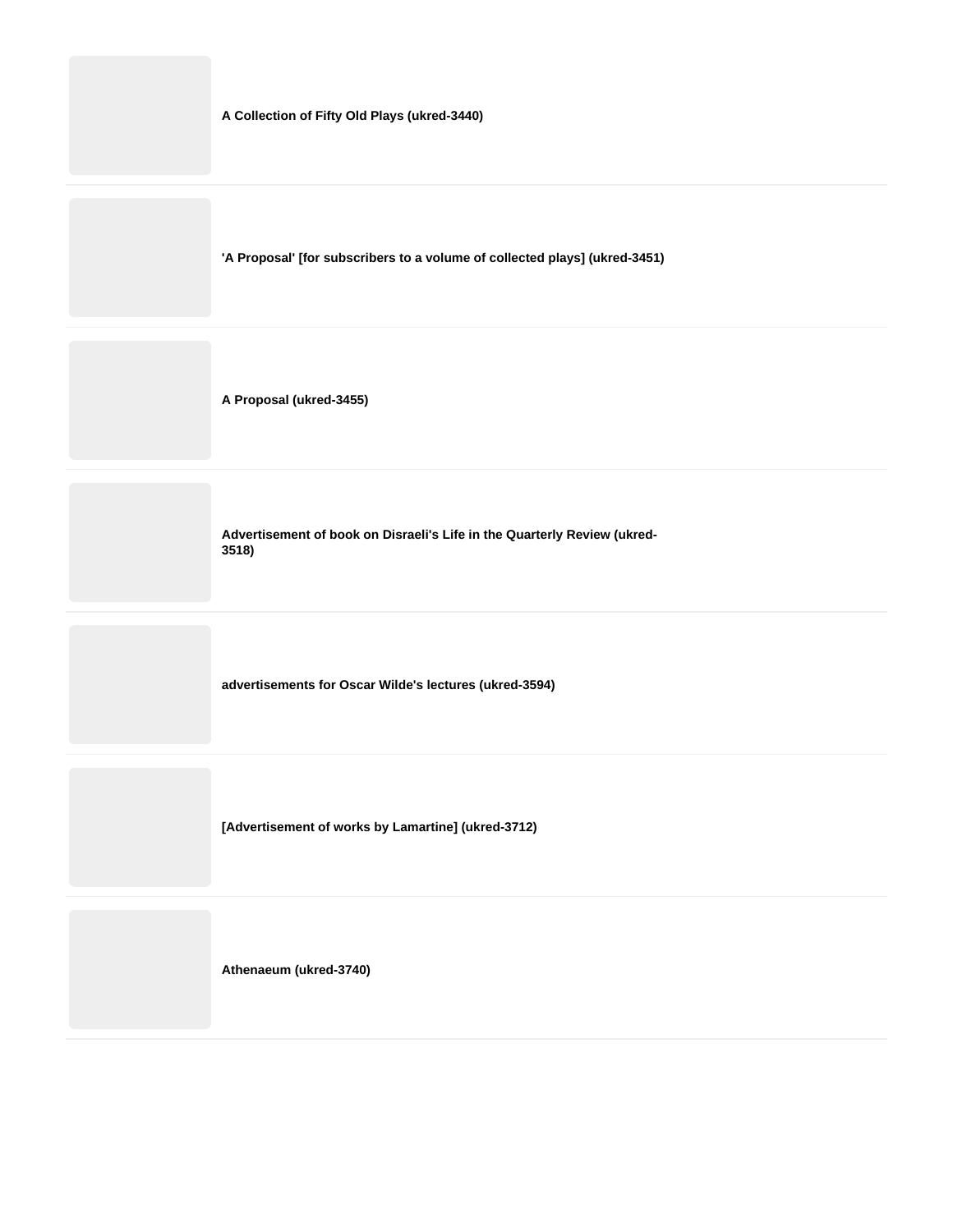**The Times (ukred-5079)**

**The Hull Packet and Humber Gazette (ukred-5080)**

**[book advertisements] (ukred-5093)**

**['Wrapper to a No of Hogarth's works' OR [cover to (ukred-5176)**

**[advertisement] (ukred-5195)**

**Uxbridge & HIllingdon Literary & Mechanics Institute Terms of Subscription (ukred-5371)**

**advertisement (ukred-5445)**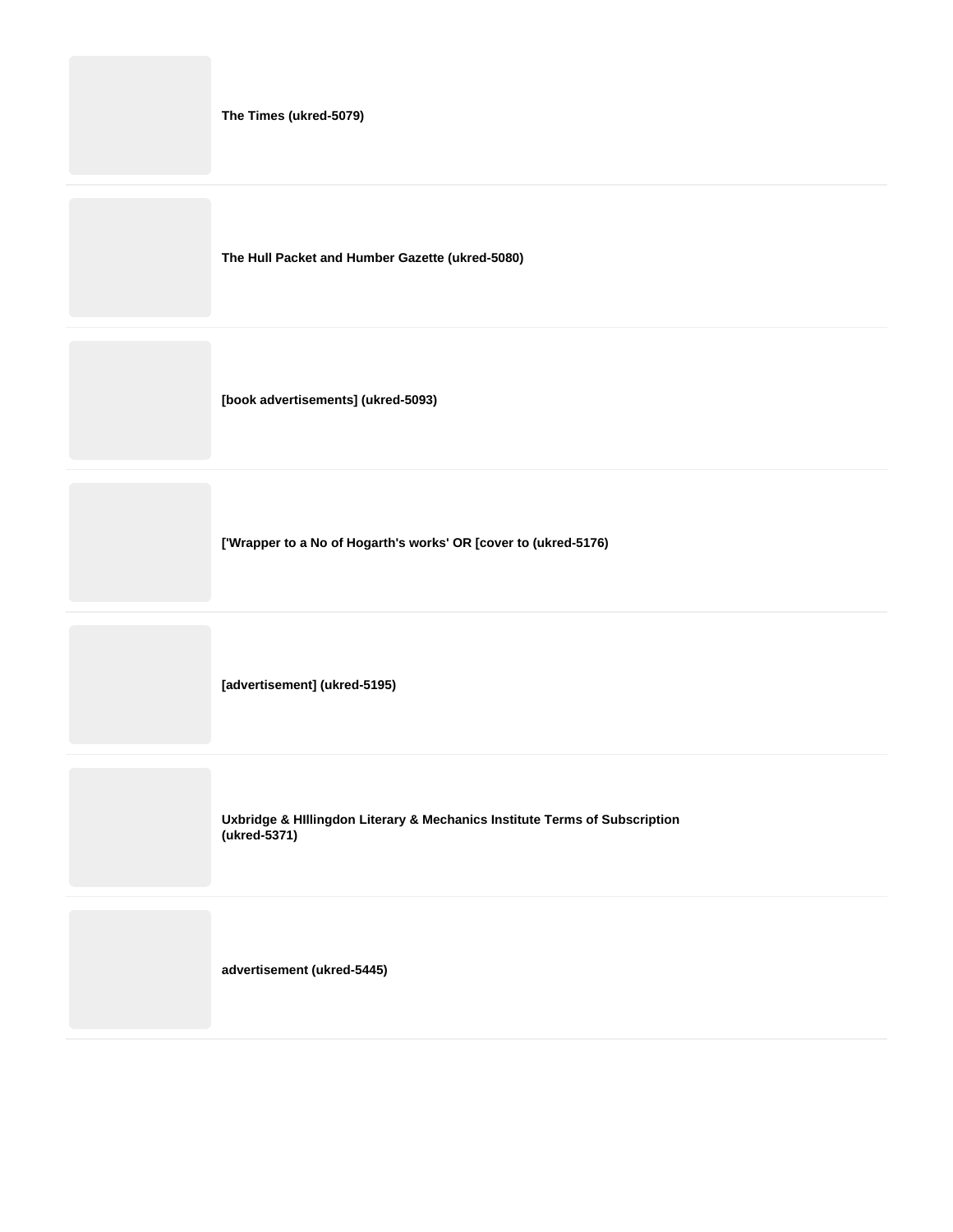**The Daily Courant (ukred-5617)**

**[a 'bill' advertising a meeting]. (ukred-5833)**

**[newspaper advertisements] (ukred-6575)**

**Moniteur (ukred-6576)**

**[morning newspaper] (ukred-7587)**

**[local newspaper] (ukred-8035)**

**advertisements for books on the arts (ukred-8521)**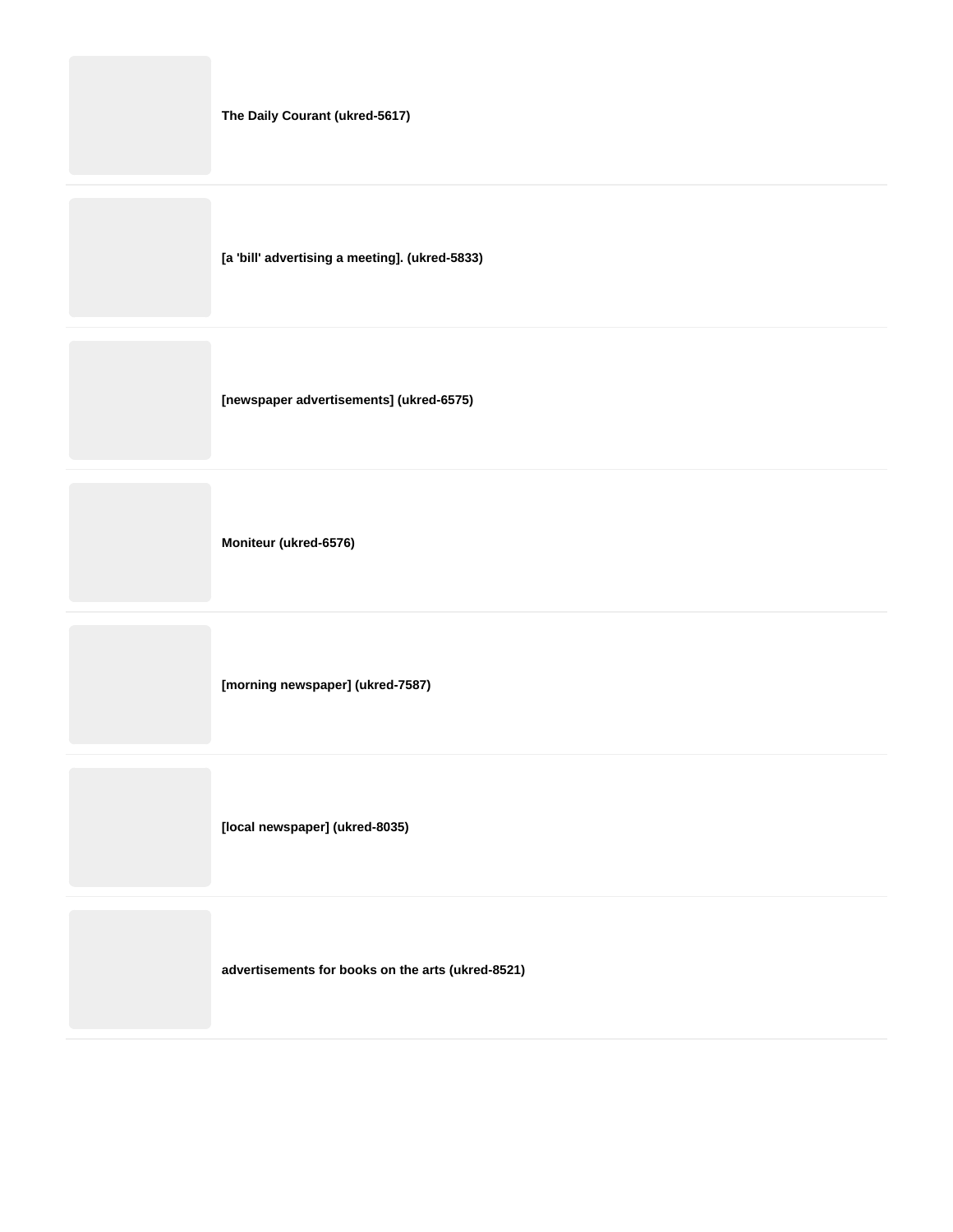